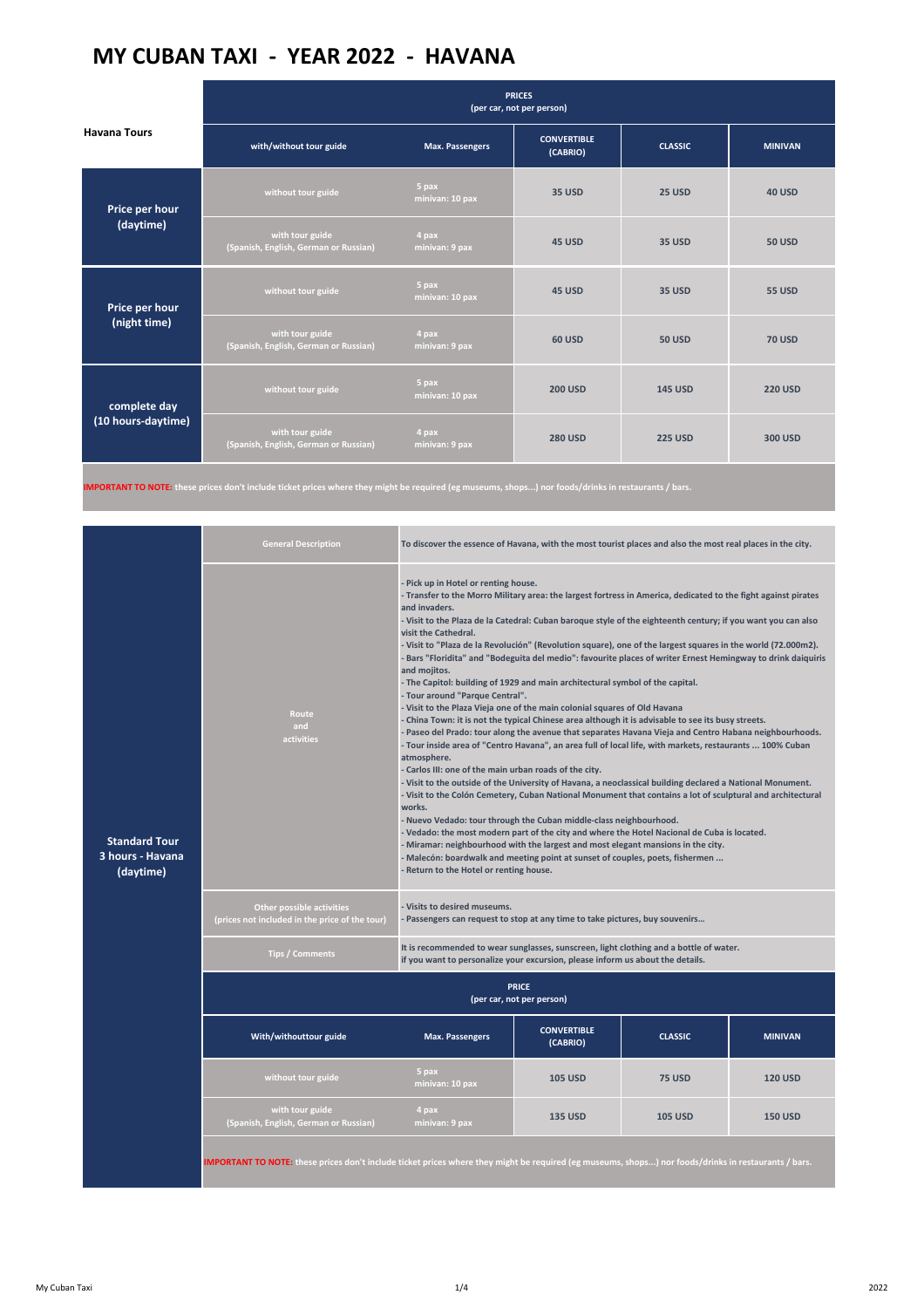| <b>Mini Tour</b><br>1 hour-Havana<br>(daytime) | <b>General Description</b>                                                                                                                           | Short tour around most emblematic and touristic places of Havana.                                                                                                                                                                                                                                                                                                                                                                                                                                                                                                                                                                                                                                                                                                                                                             |                                |                |                |  |
|------------------------------------------------|------------------------------------------------------------------------------------------------------------------------------------------------------|-------------------------------------------------------------------------------------------------------------------------------------------------------------------------------------------------------------------------------------------------------------------------------------------------------------------------------------------------------------------------------------------------------------------------------------------------------------------------------------------------------------------------------------------------------------------------------------------------------------------------------------------------------------------------------------------------------------------------------------------------------------------------------------------------------------------------------|--------------------------------|----------------|----------------|--|
|                                                | Route<br>and<br>activities                                                                                                                           | - Pick up in Hotel or renting house<br>- Visit to "Plaza de la Revolución" (Revolution square), one of the largest squares in the world (72.000m2).<br>- The Capitol: building of 1929 and main architectural symbol of the capital.<br>- China Town: it is not the typical Chinese area although it is advisable to see its busy streets.<br>- Carlos III: one of the main urban roads of the city.<br>- Visit to the Colón Cemetery, Cuban National Monument that contains a lot of sculptural and architectural<br>works.<br>- Nuevo Vedado: tour through the Cuban middle class neighbourhood.<br>- Vedado: the most modern part of the city and where the Hotel Nacional de Cuba is located.<br>- Malecón: boardwalk and meeting point at sunset of couples, poets, fishermen<br>- Return to the Hotel or renting house. |                                |                |                |  |
|                                                | <b>Other possible activities</b><br>(prices not included in the price of the tour)                                                                   | - Passengers can request to stop at any time to take pictures, buy souvenirs                                                                                                                                                                                                                                                                                                                                                                                                                                                                                                                                                                                                                                                                                                                                                  |                                |                |                |  |
|                                                | <b>Tips / Comments</b>                                                                                                                               | It is recommended to wear sunglasses, sunscreen, light clothing and a bottle of water.<br>if you want to personalize your excursion, please inform us about the details.                                                                                                                                                                                                                                                                                                                                                                                                                                                                                                                                                                                                                                                      |                                |                |                |  |
|                                                | <b>PRICE</b><br>(per car, not per person)                                                                                                            |                                                                                                                                                                                                                                                                                                                                                                                                                                                                                                                                                                                                                                                                                                                                                                                                                               |                                |                |                |  |
|                                                | With/withouttour guide                                                                                                                               | <b>Max. Passengers</b>                                                                                                                                                                                                                                                                                                                                                                                                                                                                                                                                                                                                                                                                                                                                                                                                        | <b>CONVERTIBLE</b><br>(CABRIO) | <b>CLASSIC</b> | <b>MINIVAN</b> |  |
|                                                | without tour guide                                                                                                                                   | 5 pax<br>minivan: 10 pax                                                                                                                                                                                                                                                                                                                                                                                                                                                                                                                                                                                                                                                                                                                                                                                                      | <b>35 USD</b>                  | 25 USD         | <b>40 USD</b>  |  |
|                                                | with tour guide<br>(Spanish, English, German or Russian)                                                                                             | 4 pax<br>minivan: 9 pax                                                                                                                                                                                                                                                                                                                                                                                                                                                                                                                                                                                                                                                                                                                                                                                                       | 45 USD                         | <b>35 USD</b>  | <b>50 USD</b>  |  |
|                                                | IMPORTANT TO NOTE: these prices don't include ticket prices where they might be required (eg museums, shops) nor foods/drinks in restaurants / bars. |                                                                                                                                                                                                                                                                                                                                                                                                                                                                                                                                                                                                                                                                                                                                                                                                                               |                                |                |                |  |

| <b>Excursion</b><br>Havana-Viñales-<br>Havana<br>(aprox. 10/11 hours) | <b>General Description</b>                                                                                                                                               | The most natural Cuba: discover Viñales and its unique natural environment. Visit their famous tobacco<br>plantations and navigating through a millenary cave.                                                                                                                                                                                                                                                                                                                                                                                                                                                                                                                                                                                                                                                                                                                                                                                                                                                                                                                                                                                                                              |                                |                |                |  |
|-----------------------------------------------------------------------|--------------------------------------------------------------------------------------------------------------------------------------------------------------------------|---------------------------------------------------------------------------------------------------------------------------------------------------------------------------------------------------------------------------------------------------------------------------------------------------------------------------------------------------------------------------------------------------------------------------------------------------------------------------------------------------------------------------------------------------------------------------------------------------------------------------------------------------------------------------------------------------------------------------------------------------------------------------------------------------------------------------------------------------------------------------------------------------------------------------------------------------------------------------------------------------------------------------------------------------------------------------------------------------------------------------------------------------------------------------------------------|--------------------------------|----------------|----------------|--|
|                                                                       | Route<br>and<br>activities                                                                                                                                               | - Pickup in Hotel or renting house.<br>- Departure from Havana with a panoramic tour of Miramar, a neighbourhood with the largest and most<br>elegant mansions in the city.<br>- Route by Highway: you can enjoy the views of large areas of crops while nature becomes increasingly green<br>and wild.<br>- Car tour through the Viñales Valley, cultural landscape protected by UNESCO, also declared National<br><b>Natural Monument.</b><br>- Visit the viewpoint of Los Jazmines to see the panoramic view of the Viñales Valley.<br>- Visit to the Cueva del Indio, refuge of the first inhabitants of those lands; ticket price NOT included (aprox. 5<br>USD/person)<br>- Boat ride on the underground river, enjoying the beauty of the landscape and the formations of stalactites<br>and stalagmites.<br>- Visit to tobacco plantation to discover the process of making the famous Cuban "Habanos", the main<br>product of the region.<br>- Tour through the Viñales village.<br>- Climb in car to the hill of the Mural of Prehistory, painted on a mountain and showing the evolution of life<br>in Cuba.<br>- Return to the Hotel or renting house (at 17:00 at the latest). |                                |                |                |  |
|                                                                       | Other possible activities<br>(prices not included in the price of the tour)                                                                                              | - Lunch<br>- Prehistoric Mural museum: +3 USD/person<br>- Horseback riding: +20 USD/person<br>- Passengers can request to stop at any time to take pictures, buy souvenirs                                                                                                                                                                                                                                                                                                                                                                                                                                                                                                                                                                                                                                                                                                                                                                                                                                                                                                                                                                                                                  |                                |                |                |  |
|                                                                       | <b>Tips / Comments</b>                                                                                                                                                   | It is recommended to start the tour early in the day.<br>It is recommended to wear sunglasses, sunscreen, light clothing and a bottle of water.<br>If you want to personalize your excursion, please inform us about the details.                                                                                                                                                                                                                                                                                                                                                                                                                                                                                                                                                                                                                                                                                                                                                                                                                                                                                                                                                           |                                |                |                |  |
|                                                                       | <b>PRICE</b><br>(per car, not per person)                                                                                                                                |                                                                                                                                                                                                                                                                                                                                                                                                                                                                                                                                                                                                                                                                                                                                                                                                                                                                                                                                                                                                                                                                                                                                                                                             |                                |                |                |  |
|                                                                       | with/without tour guide                                                                                                                                                  | <b>Max. Passengers</b>                                                                                                                                                                                                                                                                                                                                                                                                                                                                                                                                                                                                                                                                                                                                                                                                                                                                                                                                                                                                                                                                                                                                                                      | <b>CONVERTIBLE</b><br>(CABRIO) | <b>CLASSIC</b> | <b>MINIVAN</b> |  |
|                                                                       | without tour guide                                                                                                                                                       | 5 pax<br>minivan: 10 pax                                                                                                                                                                                                                                                                                                                                                                                                                                                                                                                                                                                                                                                                                                                                                                                                                                                                                                                                                                                                                                                                                                                                                                    | <b>300 USD</b>                 | <b>160 USD</b> | <b>280 USD</b> |  |
|                                                                       | with tour guide<br>(Spanish, English, German or Russian)                                                                                                                 | 4 pax<br>minivan: 9 pax                                                                                                                                                                                                                                                                                                                                                                                                                                                                                                                                                                                                                                                                                                                                                                                                                                                                                                                                                                                                                                                                                                                                                                     | 340 USD                        | <b>200 USD</b> | <b>320 USD</b> |  |
|                                                                       | IMPORTANT TO NOTE: these prices don't include ticket prices where they might be required (eg Cueva del Indio, museums, shops) nor foods/drinks in<br>restaurants / bars. |                                                                                                                                                                                                                                                                                                                                                                                                                                                                                                                                                                                                                                                                                                                                                                                                                                                                                                                                                                                                                                                                                                                                                                                             |                                |                |                |  |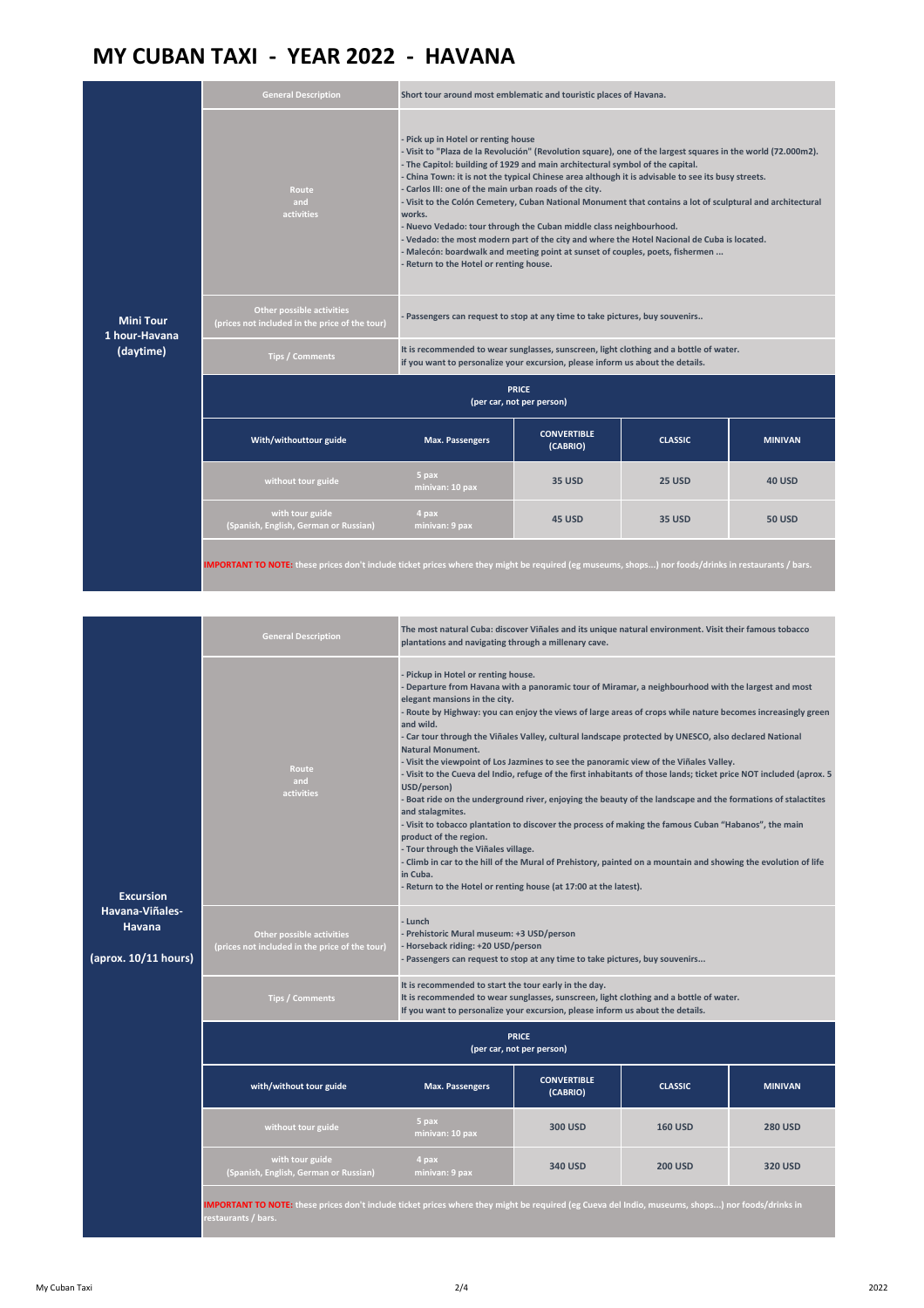|                                                        | <b>General Description</b>                                                                                                                           | "Playas del Este" (Beaches of the East) are the best option if you want to have day beach without leaving<br>Havana (half an hour from downtown).                                                                                                                                                                                                                                                                                                                                                                                                                                                                                                                                                                                                                                                                        |                                |                |                |  |  |
|--------------------------------------------------------|------------------------------------------------------------------------------------------------------------------------------------------------------|--------------------------------------------------------------------------------------------------------------------------------------------------------------------------------------------------------------------------------------------------------------------------------------------------------------------------------------------------------------------------------------------------------------------------------------------------------------------------------------------------------------------------------------------------------------------------------------------------------------------------------------------------------------------------------------------------------------------------------------------------------------------------------------------------------------------------|--------------------------------|----------------|----------------|--|--|
|                                                        | Route<br>and<br>activities                                                                                                                           | - Pickup in Hotel or renting house.<br>- Tour along the Havana coast: Havana tunnel, Morro castle, Pan-American Stadium, Alamar<br>- Optional stop for purchase: snacks, drinks<br>- Transfer to the desired beach: Santa Maria, Megano, Mi Cayito  if you want, the taxi driver can<br>recommend you the beach according to your preferences.<br>- Return time according to your desire but with following time limits:<br>- in summer: 18:00                                                                                                                                                                                                                                                                                                                                                                           |                                |                |                |  |  |
|                                                        | <b>Other possible activities</b>                                                                                                                     | - in winter: 17:00                                                                                                                                                                                                                                                                                                                                                                                                                                                                                                                                                                                                                                                                                                                                                                                                       |                                |                |                |  |  |
| <b>Excursion</b><br><b>Havana-Beaches of the</b>       | (prices not included in the price of the tour)                                                                                                       | - Lunch<br>- Passengers can request to stop at any time to take pictures, buy souvenirs                                                                                                                                                                                                                                                                                                                                                                                                                                                                                                                                                                                                                                                                                                                                  |                                |                |                |  |  |
| East-Havana<br>(aprox. 5-6 hours)                      | <b>Tips / Comments</b>                                                                                                                               | It is recommended to wear sunglasses, sunscreen, light clothing and a bottle of water.<br>Due to the kind of the trip (beach day), the use of a tour guide is considered unnecessary; If required, please<br>let us know.                                                                                                                                                                                                                                                                                                                                                                                                                                                                                                                                                                                                |                                |                |                |  |  |
|                                                        | <b>PRICE</b><br>(per car, not per person)                                                                                                            |                                                                                                                                                                                                                                                                                                                                                                                                                                                                                                                                                                                                                                                                                                                                                                                                                          |                                |                |                |  |  |
|                                                        | With/withouttour guide                                                                                                                               | <b>Max. Passengers</b>                                                                                                                                                                                                                                                                                                                                                                                                                                                                                                                                                                                                                                                                                                                                                                                                   | <b>CONVERTIBLE</b><br>(CABRIO) | <b>CLASSIC</b> | <b>MINIVAN</b> |  |  |
|                                                        | w/o tour guide                                                                                                                                       | 5 pax<br>minivan: 10 pax                                                                                                                                                                                                                                                                                                                                                                                                                                                                                                                                                                                                                                                                                                                                                                                                 | <b>60 USD</b>                  | <b>45 USD</b>  | <b>90 USD</b>  |  |  |
|                                                        | IMPORTANT TO NOTE: these prices don't include ticket prices where they might be required (eg museums, shops) nor foods/drinks in restaurants / bars. |                                                                                                                                                                                                                                                                                                                                                                                                                                                                                                                                                                                                                                                                                                                                                                                                                          |                                |                |                |  |  |
|                                                        | <b>General Description</b>                                                                                                                           | Hemingway's Cuba: discover some of the favorite places in which the writer Ernest Hemingway spent his days<br>during the 20 years he lived on the island and that served as inspiration for some of his most important<br>works.                                                                                                                                                                                                                                                                                                                                                                                                                                                                                                                                                                                         |                                |                |                |  |  |
|                                                        | Route<br>and<br>activities                                                                                                                           | - Pickup in Hotel or renting house.<br>- Visit to "La Bodeguita de en Medio", writer's favorite bar for mojitos.<br>- Visit to El Floridita, most visited bar where Heminway used to drink his daikiris.<br>- Visit to the Finca La Vigía: the house where he lived for more than 20 years and now converted into a<br>museum; ticket price NOT included (aprox. 5 USD/person).<br>- Transfer to Cojimar, a fishing village where he was inspired to write works like "El viejo y el mar" (The old<br>man and the see).<br>- In Cojímar you can make a stop at the restaurant La Terraza where Hemingway used to dine regularly.<br>- Visit to Ambos Mundos Hotel, first place where Hemingway stayed; the hotel has kept its room intact,<br>number 511, for its exhibition.<br>- Return to the Hotel or renting house. |                                |                |                |  |  |
| <b>Tour Hemingway</b><br>3 hours - Havana<br>(daytime) | Other possible activities<br>(prices not included in the price of the tour)                                                                          | - Passengers can request to stop at any time to take pictures, buy souvenirs                                                                                                                                                                                                                                                                                                                                                                                                                                                                                                                                                                                                                                                                                                                                             |                                |                |                |  |  |
|                                                        | <b>Tips / Comments</b><br>It is recommended to wear sunglasses, sunscreen, light clothing and a bottle of water.                                     |                                                                                                                                                                                                                                                                                                                                                                                                                                                                                                                                                                                                                                                                                                                                                                                                                          |                                |                |                |  |  |
|                                                        | <b>PRICE</b><br>(per car, not per person)                                                                                                            |                                                                                                                                                                                                                                                                                                                                                                                                                                                                                                                                                                                                                                                                                                                                                                                                                          |                                |                |                |  |  |
|                                                        | With/withouttour guide                                                                                                                               | <b>Max. Passengers</b>                                                                                                                                                                                                                                                                                                                                                                                                                                                                                                                                                                                                                                                                                                                                                                                                   | <b>CONVERTIBLE</b><br>(CABRIO) | <b>CLASSIC</b> | <b>MINIVAN</b> |  |  |
|                                                        | without tour guide                                                                                                                                   | 5 pax<br>minivan: 10 pax                                                                                                                                                                                                                                                                                                                                                                                                                                                                                                                                                                                                                                                                                                                                                                                                 | <b>115 USD</b>                 | <b>85 USD</b>  | <b>130 USD</b> |  |  |
|                                                        | with tour guide<br>(Spanish, English, German or Russian)                                                                                             | 4 pax<br>minivan: 9 pax                                                                                                                                                                                                                                                                                                                                                                                                                                                                                                                                                                                                                                                                                                                                                                                                  | <b>145 USD</b>                 | <b>115 USD</b> | <b>160 USD</b> |  |  |
|                                                        | IMPORTANT TO NOTE: these prices don't include ticket prices where they might be required (eg museums, shops) nor foods/drinks in restaurants / bars. |                                                                                                                                                                                                                                                                                                                                                                                                                                                                                                                                                                                                                                                                                                                                                                                                                          |                                |                |                |  |  |